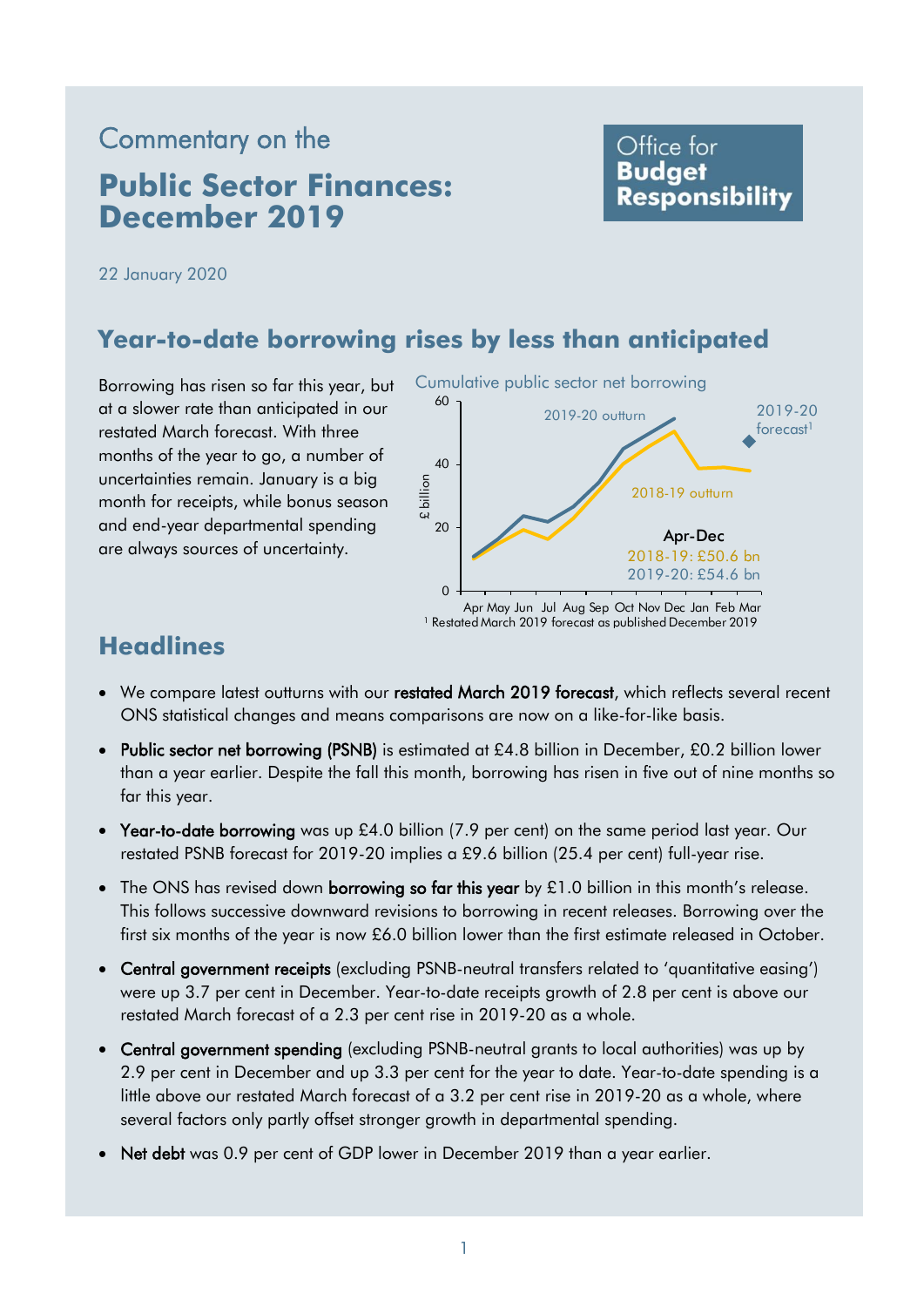# **Full commentary**

- most recent forecast. This is currently from the March 2019 *Economic and fiscal outlook* (*EFO*), 1. The Office for National Statistics and HM Treasury published their Statistical Bulletin on the December 2019 Public Sector Finances this morning, covering the first nine months of 2019- 20. 1 Each month the OBR provides a brief analysis of the data and a comparison with our which we have restated to be on a consistent basis with the substantial classification and other statistical changes that were incorporated into September's Public Sector Finances release. 2 Our restated forecast for borrowing in 2019-20 is £18.3 billion higher than the original one.
- 2. Our next forecast will be published on 11 March alongside the Chancellor's Budget.

### Public sector net borrowing

- year and £0.5 billion lower than market expectations. Central government (CG) borrowing fell 3. Public sector net borrowing (PSNB) was £4.8 billion in December, £0.2 billion lower than last on a year earlier, thanks to a £2.2 billion rise in total CG receipts being only partly offset by a £1.8 billion rise in total CG spending. Borrowing by local authorities and public corporations both rose by £0.1 billion on a year earlier.
- 4. The deficit for the first nine months of 2019-20 is up £4.0 billion (7.9 per cent) on a year earlier. To meet our restated forecast of £47.6 billion for 2019-20 as a whole requires a £9.6 billion (25.4 per cent) rise over the full financial year. This would require a materially worse performance for the public finances over the rest of the year than was the case last year, when a surplus of £12.7 billion was recorded across the final three months of the year. But last year was boosted by particularly strong self-assessment receipts and risks remain around prospects for borrowing through the rest of this year: January is a big month for receipts, while bonus season and end-year departmental spending are always sources of uncertainty.
- 5. Borrowing across the first eight months of 2019-20 was revised down by £1.0 billion in this month's release. This follows repeated downward revisions in recent months – borrowing over the first six months of the year is now £6.0 billion lower than the first estimate released in October. Much of these revisions reflect lower estimates of CG spending, the strength of which had been the main reason for year-to-date borrowing apparently running ahead of our March forecast in earlier data releases. This picture has now reversed, with a simple extrapolation based on year-to-date outturns pointing to full-year borrowing well below our restated forecast.
- 6. Chart 1.1 shows outturn PSNB on a 12-month rolling basis relative to our restated full-year forecast for 2019-20. It is currently a little below that full-year forecast, which in part will reflect the boost from strong self-assessment receipts in January 2019.

<sup>&</sup>lt;sup>1</sup> https://www.ons.gov.uk/economy/governmentpublicsectorandtaxes/publicsectorfinance/bulletins/publicsectorfinances/december2019<br><sup>2</sup> https://obr.uk/docs/dlm\_uploads/Restated\_March\_2019\_forecast.pdf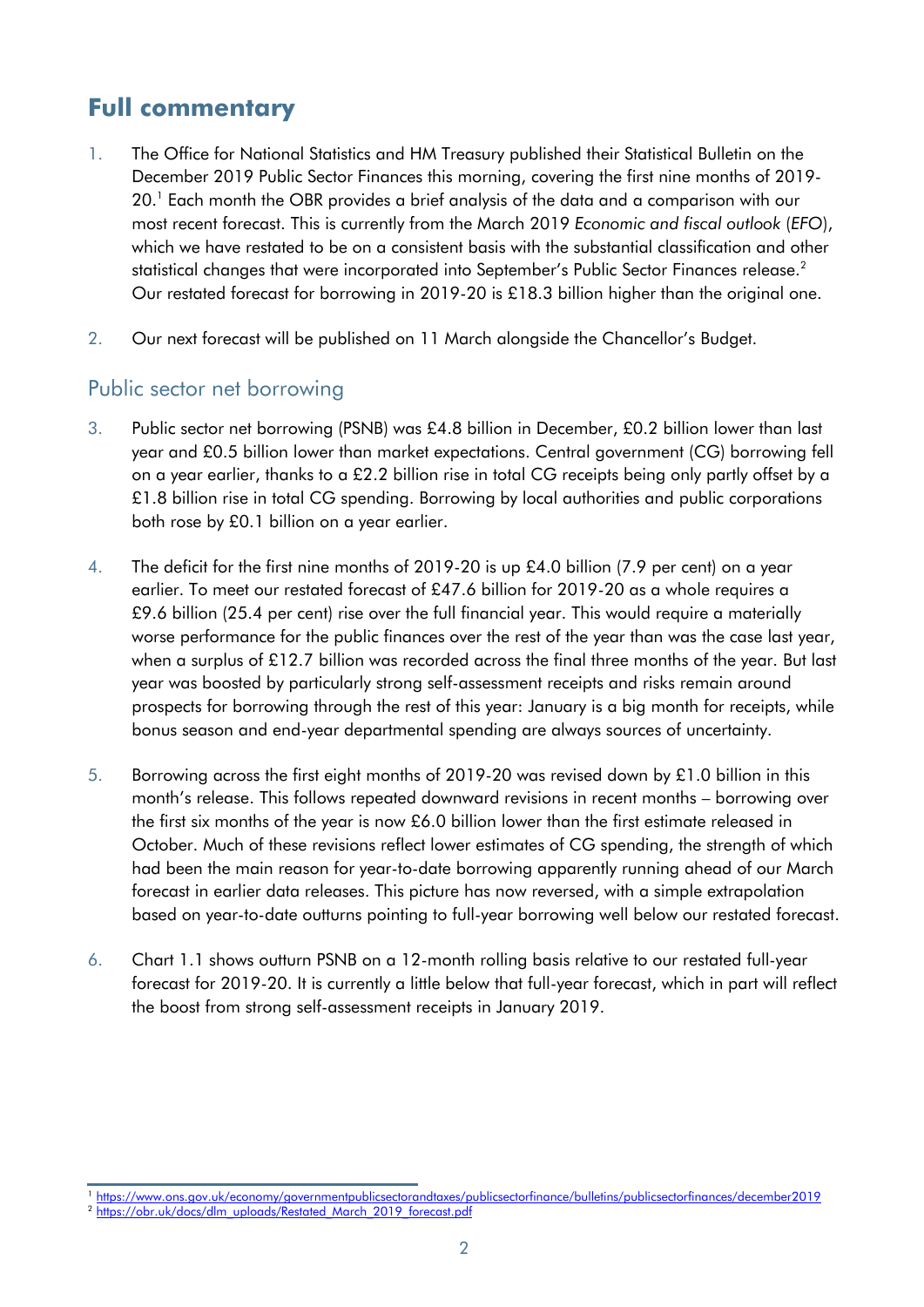

#### Chart 1.1: Public sector net borrowing: rolling 12-month total

### Central government receipts

- 7. Relative to last year, CG receipts (excluding APF transfers) were up 3.7 per cent in December. They are up 2.8 per cent in the first nine months of 2019-20, above the 2.3 per cent full-year rise in our restated March forecast. Tobacco and stamp duty receipts were strong in December, following year-on-year falls in earlier months. The strength is likely to reflect timing effects following both the cancelled Budget and the General Election. Weak growth in corporation tax, PAYE income tax and VAT receipts partly offset these positive factors.
- 8. Strength in receipts so far this year has been driven by PAYE income tax and NICs, where yearto-date growth of 3.5 per cent has outpaced our full-year forecast for 2019-20 of 2.2 per cent. While earnings growth has eased a little over the past two months, earnings growth so far this year has been stronger than we forecast back in March. Overall year-to-date receipts growth has also benefited from the £1.8 billion of RBS special dividends received so far this year, which exceeds the £1.0 billion we predicted for the year as a whole.
- 9. Largely offsetting these positives, year-to-date growth in several smaller tax streams has been weaker than our full-year forecasts for them. Stamp duties, fuel duty, tobacco and alcohol duties, and inheritance tax are all down on the same period last year. Fuel duty receipts are down 0.9 per cent on a year earlier, in part reflecting relatively weak growth in mileages over the first six months of the fiscal year. Inheritance tax is down 5.8 per cent, probably due to some payments having been brought forward to March to avoid the sharp rise in probate fees for high-value estates that was slated to take effect in April, but was subsequently delayed.
- 10. Chart 1.2 shows the rolling 12-month average growth in CG receipts. On this metric, growth is currently being boosted by January 2019 self-assessment receipts. We would expect it to slow towards the year-to-date and forecast growth rates in the next couple of months.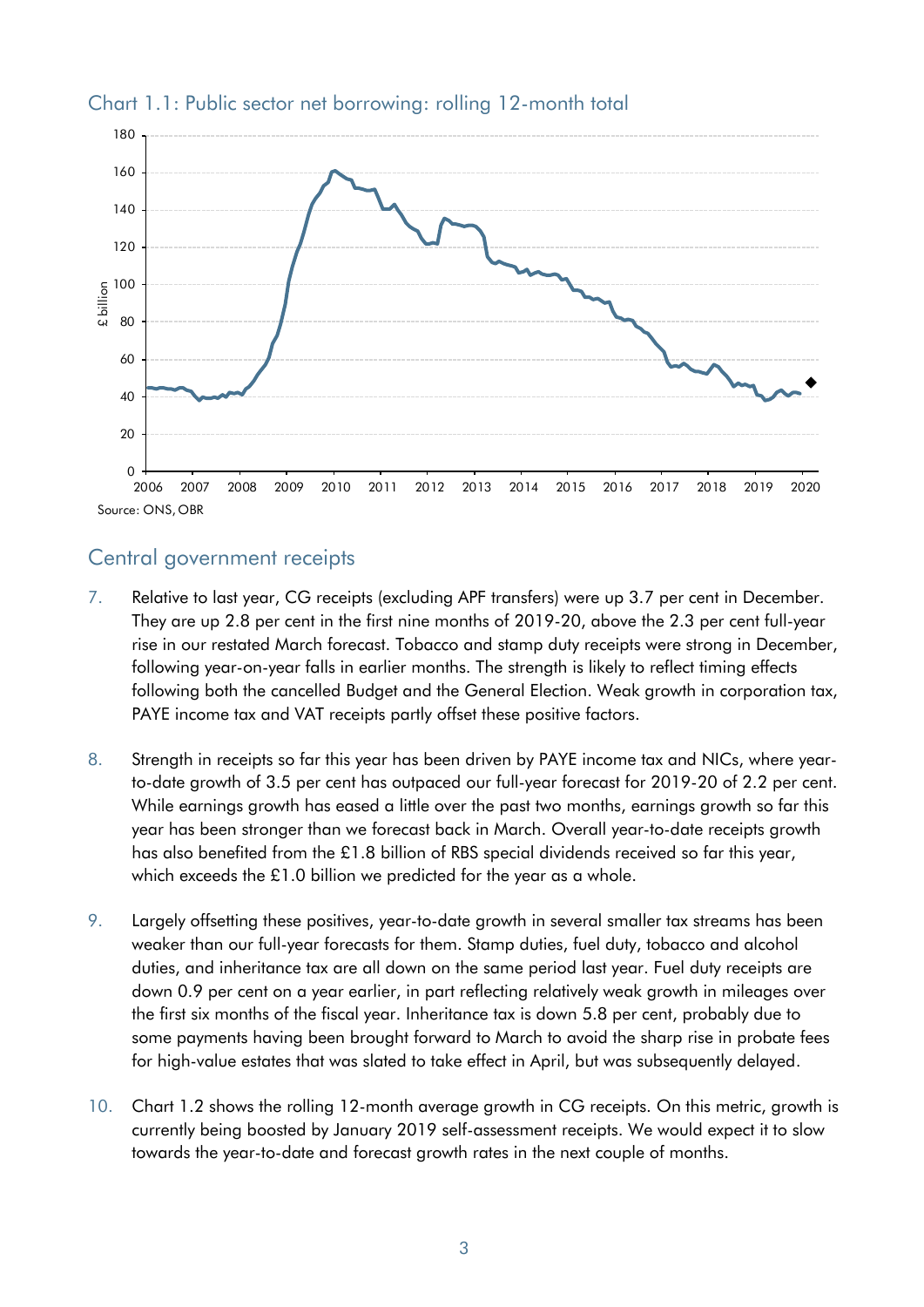

#### Chart 1.2: Growth in central government receipts: rolling 12-month average

# Central government spending

- 11. Relative to last year, total CG spending (excluding grants to local authorities) was up 2.9 per cent in December and up 3.3 per cent for the year to date. The £1.6 billion rise in CG spending on this basis in December was more than explained by a £3.5 billion rise in other CG current spending (mostly spending on public services) with debt interest spending, net investment and net social benefits all lower than a year earlier. (CG net investment was £0.8 billion lower than in December 2018, more than explained by the sale of student loans last year not being repeated this year. The loans are sold for less than they are valued in the public finances, so a capital transfer equivalent to this discount is recorded at the point of sale.)
- factors. Other CG spending (mainly reflecting departmental spending) was up 7.6 per cent on 12. As noted above, spending in earlier months of 2019-20 has been revised down substantially in the past three releases. Overall CG spending has been revised down by around £5.6 billion in that period. For the year to date, CG spending growth of 3.3 per cent is a little above the fullyear growth of 3.2 per cent in our restated March forecast, although this reflects offsetting last year, compared with our full-year forecast of 4.9 per cent. Several factors contribute to this strength, including the more generous NHS settlement and the higher employer pension contributions (which have raised staff costs). Offsetting that upward effect, debt interest, EU contributions and net social benefits are all down on a year earlier (the latter due to the large rise in employer pension contribution rates for public service pension schemes).
- 13. Chart 1.3 shows CG spending growth on a 12-month rolling basis. Three months ago, spending growth on this metric was still picking up in the latest month. The substantial revisions since then mean that it is now slowing from its peak earlier in the year.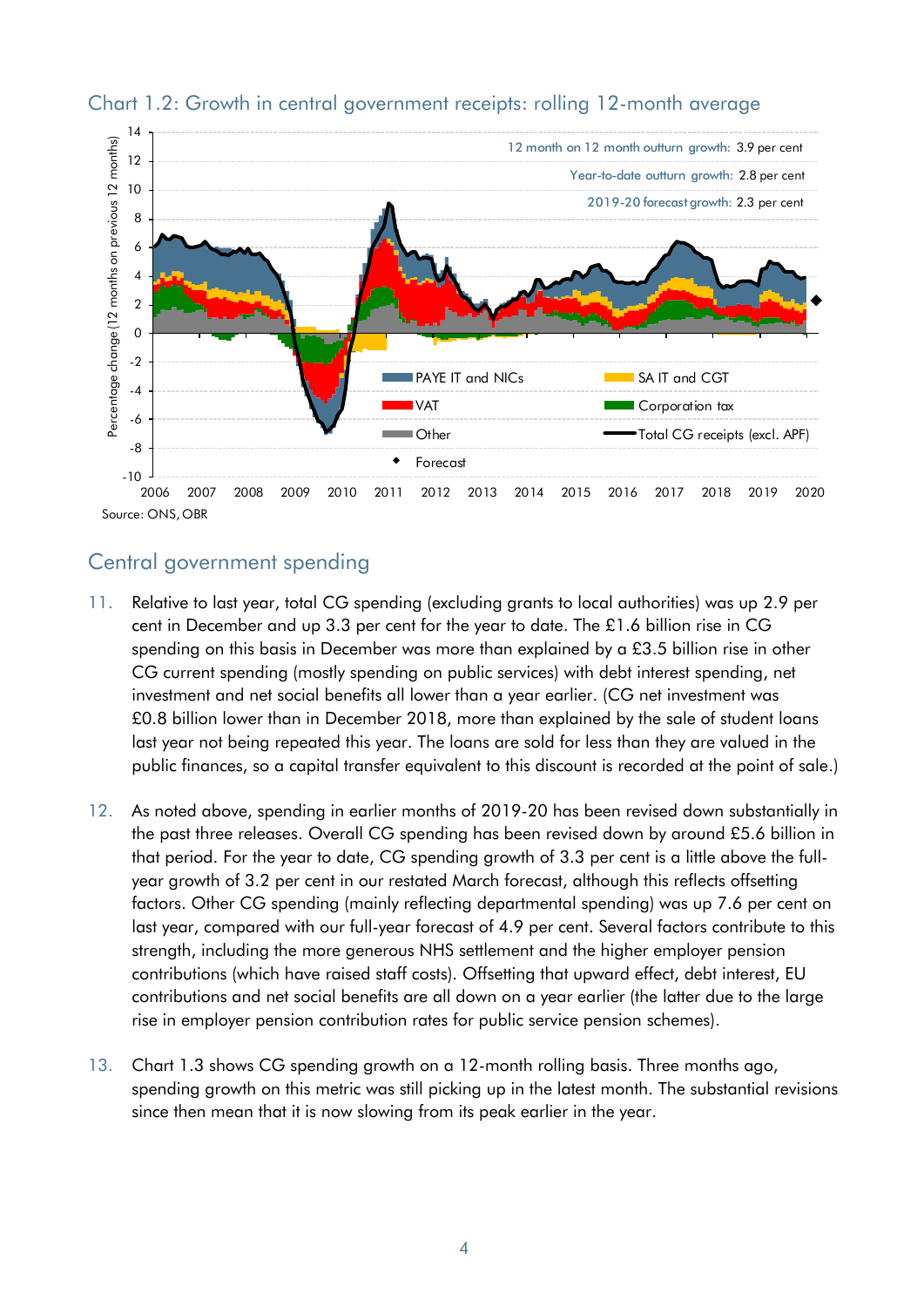

#### Chart 1.3: Growth in central government spending: rolling 12-month average

# Debt

14. Public sector net debt (PSND) in December 2019 was down 0.9 per cent of GDP from a year earlier. Around 0.8 percentage points of this drop is explained by the £4.9 billion sale of Bradford and Bingley mortgages by UK Asset Resolution (UKAR) in April and £13.1 billion in early repayments of Term Funding Scheme (TFS) loans since the start of the financial year. The UKAR sale was part of the £16.4 billion of financial asset sales expected during 2019-20 in our March forecast. We will reassess prospects for the remaining £11½ billion of sales planned by the end of 2019-20 ahead of our next forecast. Our March 2019 forecast assumed that all TFS loans would be repaid in 2020-21 and 2021-22. But some banks have been repaying early. We will therefore need to revise our TFS forecast too.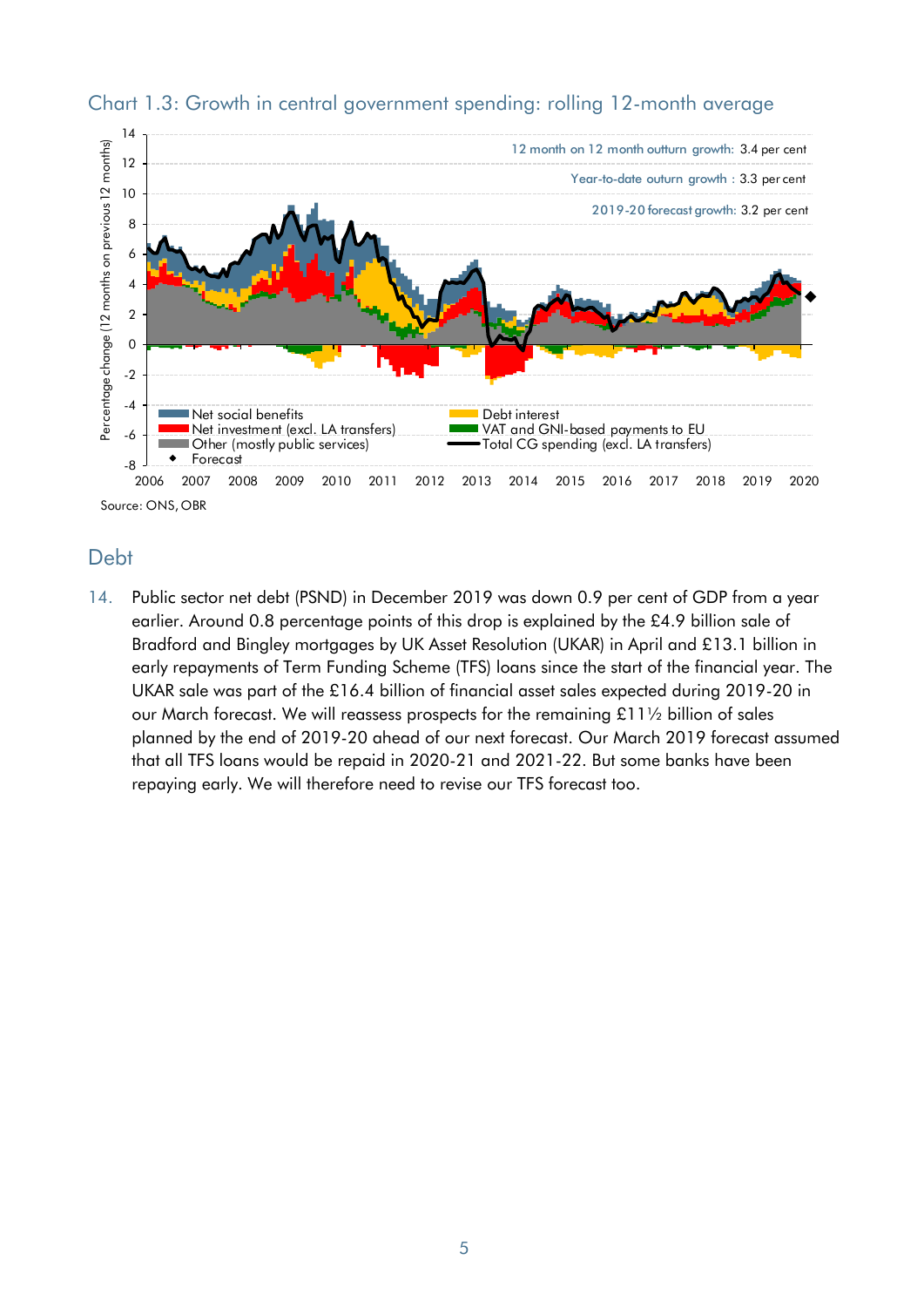

#### Chart 1.4: Public sector net debt

# Issues for next month's release

15. January is generally the biggest month of the year for cash receipts. In particular:

- Many medium and large onshore firms will pay their third of four corporation tax instalment payments on 2019 profits. These January cash receipts are likely to lead to revisions to accrued receipts data for earlier months. As very large firms continue to move onto the earlier quarterly instalment payment (QIP) regime over the next few months, the January peak in cash receipts will be more muted from next year.
- • Self-assessment income tax, Class 4 NICs and capital gains tax (CGT) are due at the end of January. Although most of these receipts will be included in the January outturn, some later payments will be reflected in February. SA income tax and CGT are two of the most difficult tax streams to forecast – given the complexity of the taxes and their sensitivity to changes in taxpayer behaviour (e.g. the timing of asset disposals for CGT).
- Cash VAT receipts are highest in January (reflecting retail sales over Christmas and the usual monthly pattern during the quarter). These receipts will accrue back to the previous three months.